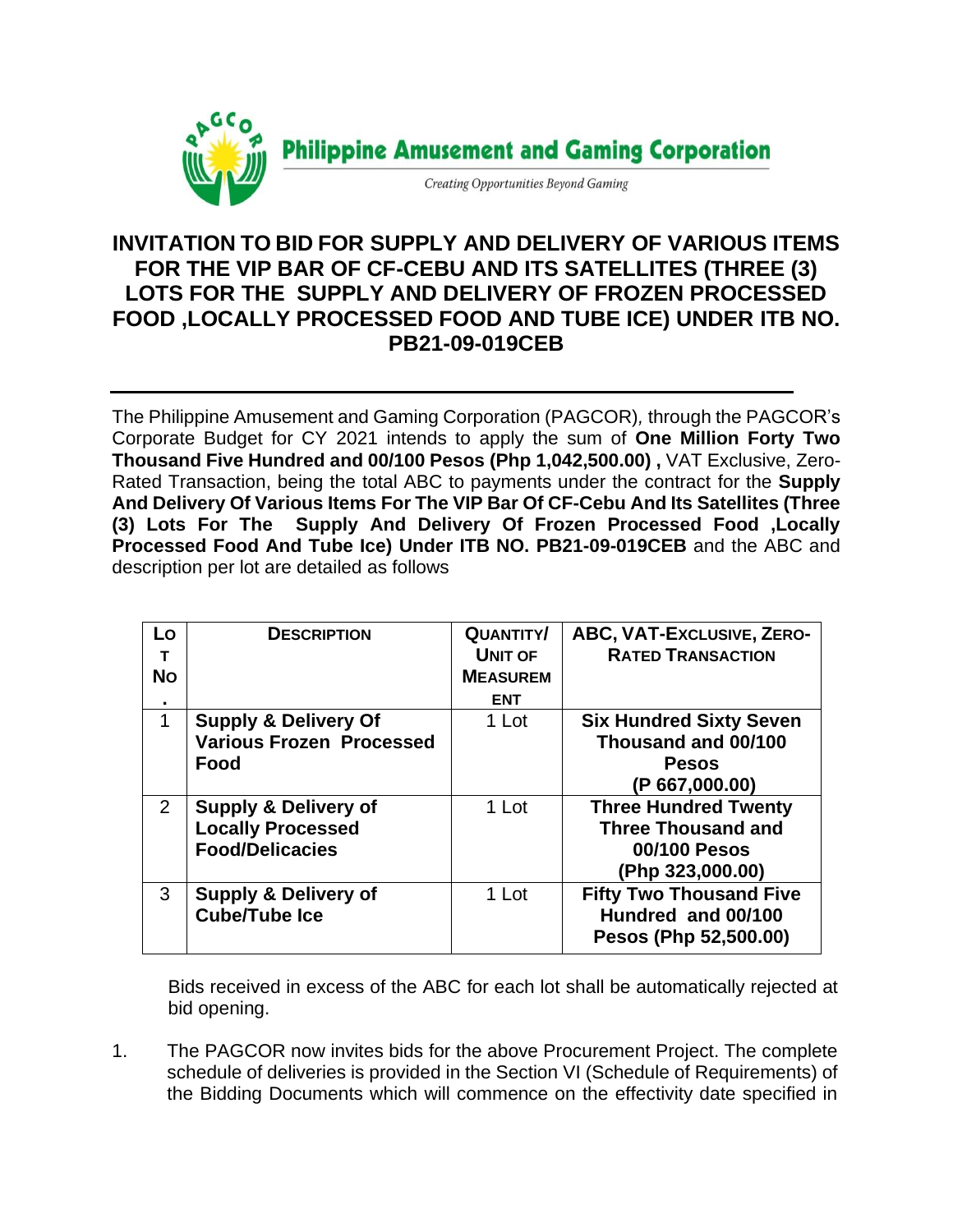the Notice to Proceed for a period of Two (2) Years or until the volume or contract amount has already been depleted or consumed, whichever comes first. Bidders should have completed, within Three (3) Years from the date of submission and receipt of bids, a contract **OR** at least two (2) contracts similar to the Project. The description of an eligible bidder is contained in the Bidding Documents, particularly, in Section II (Instructions to Bidders).

2. Bidding will be conducted through open competitive bidding procedures using a non-discretionary "*pass/fail*" criterion as specified in the 2016 revised Implementing Rules and Regulations (IRR) of Republic Act (RA) No. 9184.

Bidding is restricted to Filipino citizens/sole proprietorships, partnerships, or organizations with at least sixty percent (60%) interest or outstanding capital stock belonging to citizens of the Philippines, and to citizens or organizations of a country the laws or regulations of which grant similar rights or privileges to Filipino citizens, pursuant to RA No. 5183.

- 3. Prospective Bidders may obtain further information from PAGCOR and interested bidders may inspect and obtain further information from the Procurement Section (PS), acting as the BAC Secretariat, of PAGCOR and/or inspect the Bidding Documents at the 3<sup>rd</sup> Floor, Casino Filipino-Cebu, Waterfront Cebu City Hotel and Casino, 1 Salinas Driver, Lahug, Cebu City during office hours of PAGCOR from 9:00 a.m. to 5:00 p.m..
- 4. A complete set of Bidding Documents may be acquired by interested Bidders on **September 25, 2021 to October 27, 2021** from the given address and website(s) below upon payment of the applicable fee for the Bidding Documents, pursuant to the latest Guidelines issued by the GPPB, based on the following schedule:

| <b>Approved Budget for the Contract</b> | <b>Cost of Bidding</b><br><b>Documents</b><br>(in Philippine Pesos) |
|-----------------------------------------|---------------------------------------------------------------------|
| 500,000.00 and below                    | 500.00                                                              |
| More than 500,000.00 up to 1 Million    | 1,000.00                                                            |

PAGCOR shall allow the bidder to present its proof of payment for the fees either in person, by facsimile, or through electronic means.

Prospective bidders may also download the Bidding Documents free of charge from **[www.pagcor.ph](http://www.pagcor.ph/)** and **www.philgeps.gov.ph** and may be allowed to submit bids provided that bidders pay the applicable fee of the Bidding Documents not later than the deadline for the submission and receipt of bids.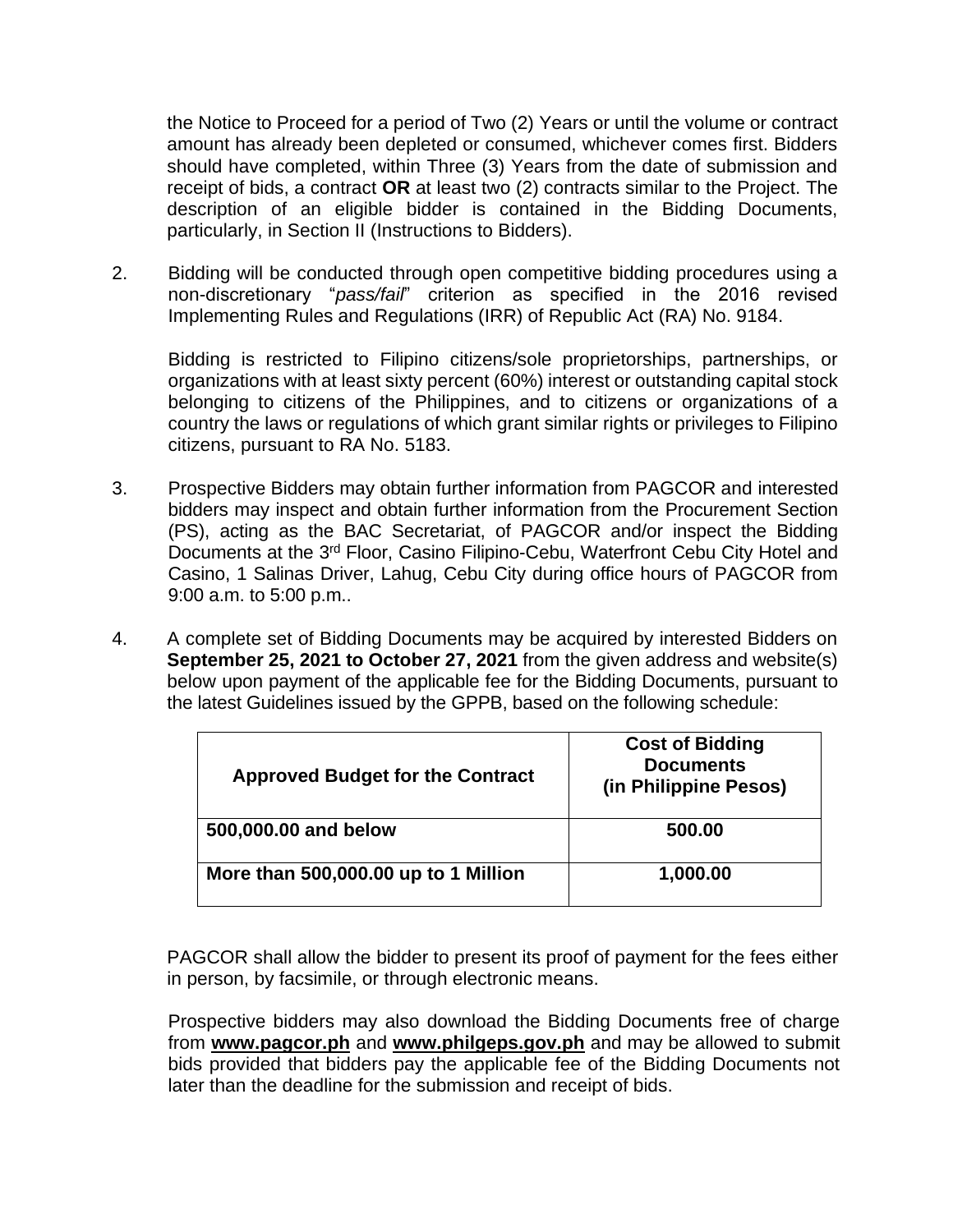In effecting payment for the Bidding Documents, prospective bidders shall present either the Payment Slip, which may be secured from the PD, or a copy of this Invitation to Bid (ITB) to PAGCOR's Cashier, 3<sup>rd</sup> Floor, Casino Filipino-Cebu, Waterfront Cebu City Hotel and Casino, 1 Salinas Driver, Lahug, Cebu City.

- 5. The PAGCOR will hold a Pre-Bid Conference on October 13, 2021 at the 3<sup>rd</sup> Floor Conference Room, Casino Filipino-Cebu, Waterfront Cebu City Hotel and Casino, 1 Salinas Driver, Lahug, Cebu City **or through Video Conference via Zoom platform**, which shall be open to prospective bidders. You may send the request for provision of Zoom Meeting credentials thru [RamahdynaJezza.Conejos@pagcor.ph](mailto:RamahdynaJezza.Conejos@pagcor.ph) before the scheduled meeting
- 6. Bids must be duly received by the BAC Secretariat through manual submission on or before **October 27, 2021 (Wednesday), 2:00pm at** 3 rd Floor Conference Room, Casino Filipino-Cebu, Waterfront Cebu City Hotel and Casino, 1 Salinas Driver, Lahug, Cebu City, which shall be open to prospective bidders. Late bids shall not be accepted.
- 7. All Bids must be accompanied by a bid security in any of the acceptable forms and in the amount stated in **ITB Clause 14**.
- 8. Bid opening shall be on **October 27, 2021 (Wednesday), 2:00pm** onwards at the 3<sup>rd</sup> Floor Conference Room, Casino Filipino-Cebu, Waterfront Cebu City Hotel and Casino, 1 Salinas Driver, Lahug, Cebu City, which shall be open to prospective bidders Bids will be opened in the presence of the bidders' representatives who choose to attend the activity.
- 9. Bidders shall bear all costs associated with the preparation and submission of their bids, and PAGCOR will in no case, be responsible or liable for those costs, regardless of the conduct or outcome of the bidding process.

Bidders should note that PAGCOR will accept bids only from those that have paid the applicable fee for the Bidding Documents.

PAGCOR assumes no responsibility whatsoever to compensate or indemnify bidders for any expenses incurred in the preparation of their bids.

In accordance with Government Procurement Policy Board (GPPB) Circular 06- 2005 - Tie-Breaking Method, the Bids and Awards Committee (BAC) shall use a non-discretionary and non-discriminatory measure based on sheer luck or chance, which is "DRAW LOTS," in the event that two (2) or more bidders have been postqualified and determined as the bidder having the Lowest Calculated Responsive Bid (LCRB) to determine the final bidder having the LCRB, based on the following procedures: